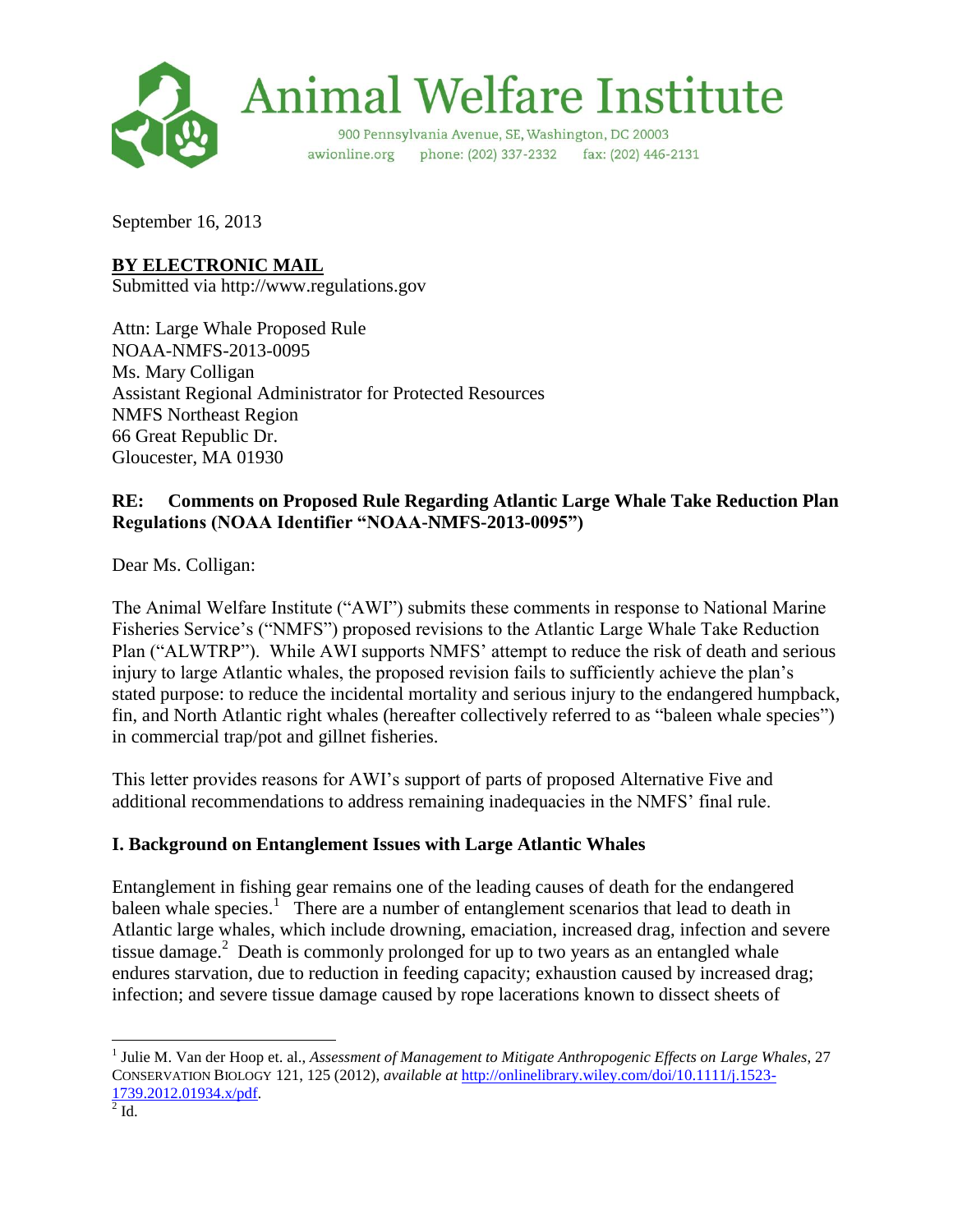blubber 1.5m thick.<sup>3</sup> Such mortality and animal welfare issues are not adequately addressed in the ALWTRP revisions.

The Northern right whales, humpback whales, and fin whales that the ALWTRP seeks to protect are all listed as endangered under the Endangered Species Act (ESA) and are considered strategic stocks under the Marine Mammal Protection Act.<sup>4</sup> With a population size of approximately 444, the western North Atlantic right whale is among the rarest cetaceans in the world.<sup>5</sup> With the anthropogenic threats to humpback and fin whales, these species are also at risk with estimated populations around 823 and 2,817 in the Northeast Atlantic, respectively.<sup>6</sup>

Congress enacted the ESA with a clear intent to "halt and reverse the trend toward species extinction, *whatever the cost.*<sup>77</sup> As such, section 7 of the ESA requires federal agencies to insure that any action, whether direct or indirect, is not likely to jeopardize the continued existence of any endangered or threatened species or result in the destruction or adverse modification of habitat of such species.<sup>8</sup> In making this determination, the agency must utilize the best scientific and commercial data available<sup>9</sup> to evaluate the current status of the species or habitat, the effects of the action, and the cumulative effects. $10$ 

There are definite benefits to the proposed rule. The closing of two areas to fishing in the Northeast is a positive step forward because there will be fewer opportunities for whales to be entangled. Additionally, reducing the length of vertical lines in the water helps lower the risk to the baleen whale species.

But ultimately, the proposed mitigation plan is unfortunately a temporary measure intended to cover up, but not resolve, problems cause by entanglement that affect three endangered Atlantic large whales, in addition to other endangered and threatened species. For example, the proposed rule permits a high number of whales (particularly North Atlantic right whales) to be taken beyond their potential biological removal levels. Additionally, the plan has varying requirements for different gear types and fails to consider the effects of the proposed action on sea turtles, and the cumulative effects of expanding fisheries, and offshore wind energy development.

Overall, the plan is a step in the right direction, but there is much to be improved upon to reduce the impact of entanglement on the baleen whale species.

 $3$  Id.

<sup>4</sup> National Marine Fisheries Service *Draft Environmental Impact Statement for Amending the Atlantic Large Whale Take Reduction Pla*n: Vertical Line Rule § 1.1, July 2013.

 $<sup>5</sup>$  Id.</sup>

 $^6$  Id.

<sup>7</sup> *Tennessee Valley Auth. V. Hill*, 437 U.S. 153, 184 (1978).

<sup>8</sup> 50 C.F.R. § 402.02

 $9^9$  16 U.S.C. § 1536(a)(2)

 $^{10}$  50 C.F.R. § 402.14(g)(2)-(3)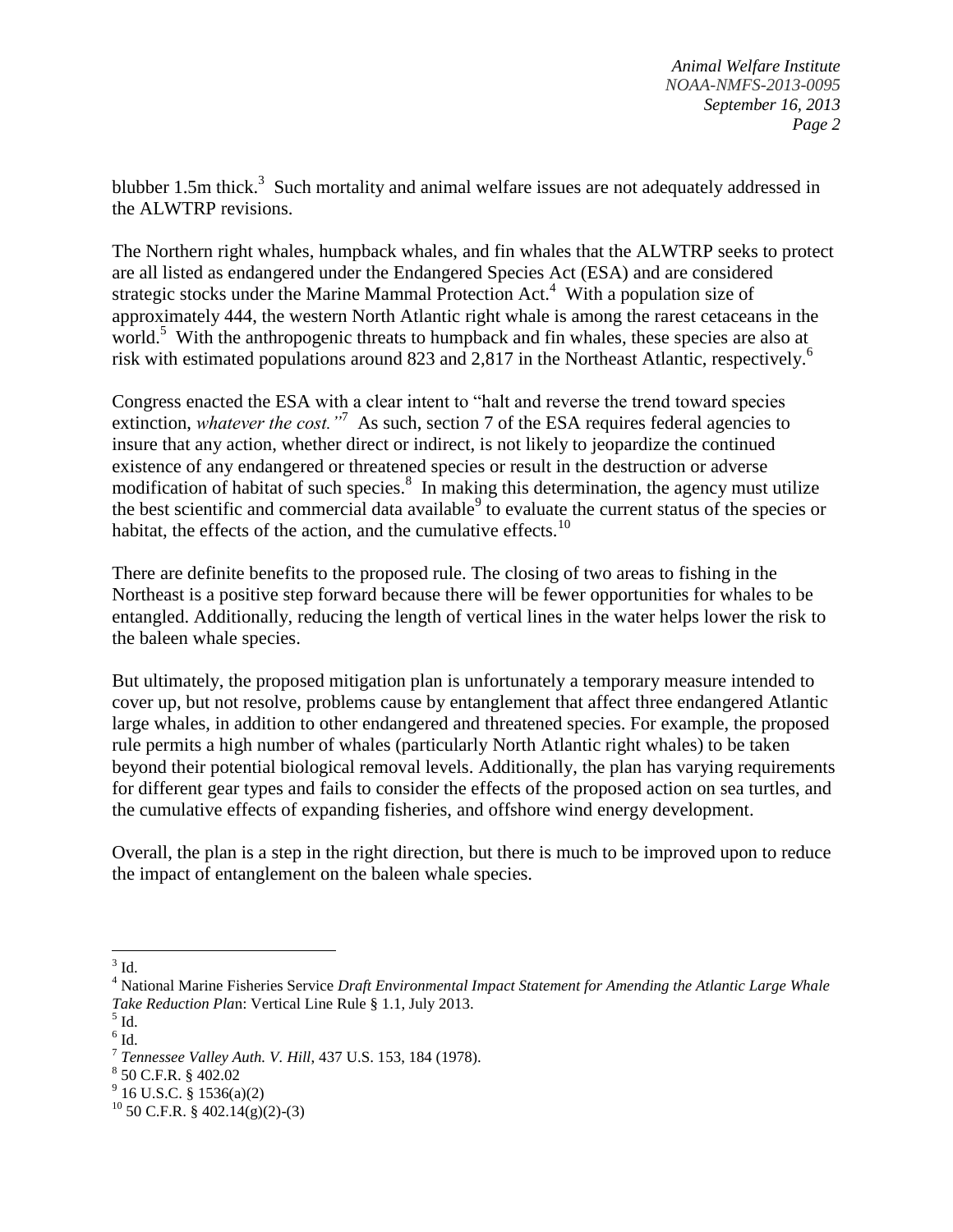*Animal Welfare Institute NOAA-NMFS-2013-0095 September 16, 2013 Page 3*

#### **II. Exempted Areas**

 $\overline{a}$ 

The ALWTRP contains several flaws that could be of consequence to marine species.

First, it fails to account for the continued diminution of the baleen whale species by exempting waters that they frequent. Particularly concerning is the exemption of the area the most endangered of the whales, $11$  the North Atlantic right whale, use. Exempted areas currently include the coast of Maine and the proposed revisions seek to expand the exemption to include the coast of New Hampshire.

Although the revisions propose to include two areas within the gulf of Maine (i.e., Jeffreys Ledge and Jordan Basin), exempting an entire coastline is not in the best interest of the whales covered by the ALWTRP. Exempting waters merely because whales have not been visually sighted in those waters will not reduce the risk of entanglement to whales, especially the North Atlantic right whales and humpback whales. As it is explained further below, the agency has not used the best available science in this instance to better understand the feeding and migration habits of the baleen whale species.<sup>12</sup> These habits may change in response to climate change and ecosystem alterations which also should have been taken into account.<sup>13</sup> Ideally, wildlife management should not merely react to problems, but should also anticipate future trends.<sup>14</sup>

In addition to failing to reduce the risk to the baleen whale species, NMFS has recognized that the proposed extension of exempted areas along the cost will increase risk to sea turtles, particularly endangered leatherback sea turtles. Leatherbacks prefer shallow waters and will swim inshore to feed thereby increasing their susceptibility to bycatch. Bycatch from fisheries is one of the leading causes of mortality for leatherbacks.<sup>15</sup> As the DEIS acknowledges, a large number of boats already fish in exempted waters. Exempting certain places these species at risk in addition to whales.

#### **III. Addressing the Threat of Gillnet Gear & Reducing Risk**

In 2003 and 2009, NMFS and the Atlantic Large Whale Take Reduction Team ("Team") agreed to prioritize risk management to address the threat of gillnets and associated gear to imperiled

<sup>&</sup>lt;sup>11</sup> National Oceanic and Atmospheric Administration, *North Atlantic Right Whales*, NOAA OFFICE OF PROTECTED RESOURCES[, http://www.nmfs.noaa.gov/pr/species/mammals/cetaceans/rightwhale\\_northatlantic.htm#population](http://www.nmfs.noaa.gov/pr/species/mammals/cetaceans/rightwhale_northatlantic.htm#population) (updated Aug. 7, 2013) (There are thought to only be around 400 individual right whales).

<sup>&</sup>lt;sup>12</sup> Michael Moore, *Whither the North Atlantic Right Whale?*, 43 OCEANUS MAGAZINE, Dec. 2004, *available at* [http://www.whoi.edu/oceanus/viewArticle.do?id=2482.](http://www.whoi.edu/oceanus/viewArticle.do?id=2482)

<sup>13</sup> Amy Nevala, *To Find Whales, Follow Their Food*, OCEANUS MAGAZINE (Jan. 20, 2006), [http://www.whoi.edu/oceanus/viewArticle.do?id=9213.](http://www.whoi.edu/oceanus/viewArticle.do?id=9213)

<sup>&</sup>lt;sup>14</sup> Stephen M. Dawson, *Modifying Gillnets to Reduce Entanglement of Cetaceans*, 7 MARINE MAMMAL SCIENCE 274, 279 (1991), *available at* [http://www.cetaceanbycatch.org/Papers/dawso91b.pdf.](http://www.cetaceanbycatch.org/Papers/dawso91b.pdf)

<sup>&</sup>lt;sup>15</sup> National Oceanic and Atmospheric Administration, *Leatherback Turtles*, NOAA OFFICE OF PROTECTED RESOURCES[, http://www.nmfs.noaa.gov/pr/species/turtles/leatherback.htm#population](http://www.nmfs.noaa.gov/pr/species/turtles/leatherback.htm#population) (updated Mar. 4, 2013).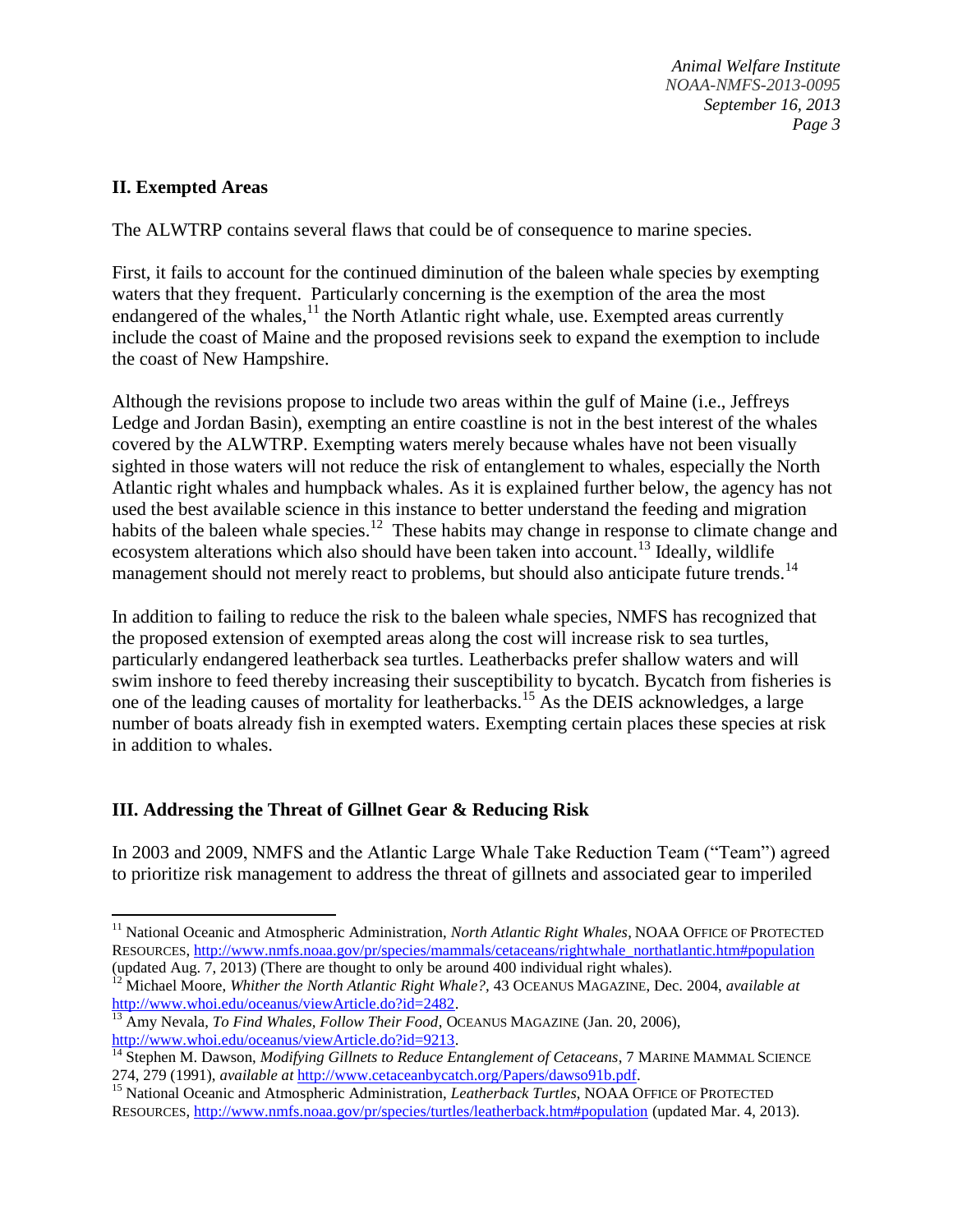species. Their first task was to tackle reducing risk associated with ground lines<sup>16</sup> and the "risk" associated with vertical lines in commercial trap/pot and sink gillnet gear."<sup>17</sup>

In the Atlantic, gillnets are most commonly employed in the mid-Atlantic region. Unfortunately, this mostly impacts the endangered humpback whales, whose population numbers approximately 823 in the Northeast Atlantic.<sup>18</sup> Humpbacks more commonly get entangled in gillnet gear, since the mid-Atlantic is a seasonal high-use area for them.<sup>19</sup>

Although gillnet entrapment seems to occur in all regions of the globe where gillnets are employed, $2^0$  the take reduction plan is entirely lacking in alterations to address risks associating with gillnets. In practice, little has been done to address this issue, other than slightly altering gear marking requirements.

Unfortunately, there are also no uniform requirements for gear in the ALTWTRP. This is of most concern for the Southeastern US waters where whales tend to calve. In particular, the preferred alternative has created a mix of requirements concerning breaking strengths and weak links for Southeastern waters. The three different requirements for weak links and breaking strengths of line in the state waters of Georgia, South Carolina, and Florida were made without regard to critical habitat boundaries or known right whale calving areas. In fact, some of the proposed restrictions simply mandate the status quo, which is unacceptable.

Having a multitude of different breaking strengths and weak links in waters that overlap is difficult to enforce. The ALWTRP is already considered largely ineffective,  $21$  and, consequently, keeping track of the varying breaking strengths and weak links will only exacerbate deficiencies inherent to the ALWTRP while doing little to ultimately reduce risks to large whales. In fact, it is a real possibility that a whale calf could enter a management area where had stronger line strength is required only to become entangled without the likelihood of escape. Whale calves are especially vulnerable to entanglement as they have a much harder time breaking free.

Ultimately, the best choice for the baleen whale species is to have uniform breaking strength and weak link requirements throughout the Southeast. Such requirements should be mandated until more certainty emerges about the temporal and spatial distribution of the baleen whale species and the number of entanglements is actually reduced. This is not only to simplify enforcement,

 $\overline{\phantom{a}}$ 

<sup>&</sup>lt;sup>16</sup> Atlantic Large Whale Take Reduction Plan Regulations, 78 Fed. Reg. 42,654, 42,655 (proposed Jul. 16, 2013) (to be codified at 50 C.F.R. pt. 229).

<sup>17</sup> *Id*.

 $^{18}$  GORDON T. WARING ET. AL., U.S. ATLANTIC AND GULF OF MEXICO MARINE MAMMAL STOCK ASSESSMENTS-2012 19 (2013), *available at* [http://www.nmfs.noaa.gov/pr/sars/pdf/ao2012.pdf.](http://www.nmfs.noaa.gov/pr/sars/pdf/ao2012.pdf)

<sup>19</sup>

<sup>20</sup> Michael J. Moore et. al., *Criteria and Case Definitions for Serious Injury and Death of Pinnipeds and Cetaceans Caused By Anthropogenic Trauma*, 103 DISEASES OF AQUATIC ORGANISMS 229, 235 (2013), *available at*  [http://www.int-res.com/articles/dao\\_oa/d103p229.pdf.](http://www.int-res.com/articles/dao_oa/d103p229.pdf)

<sup>21</sup> Michael J. Moore, *supra* note 2 at 3.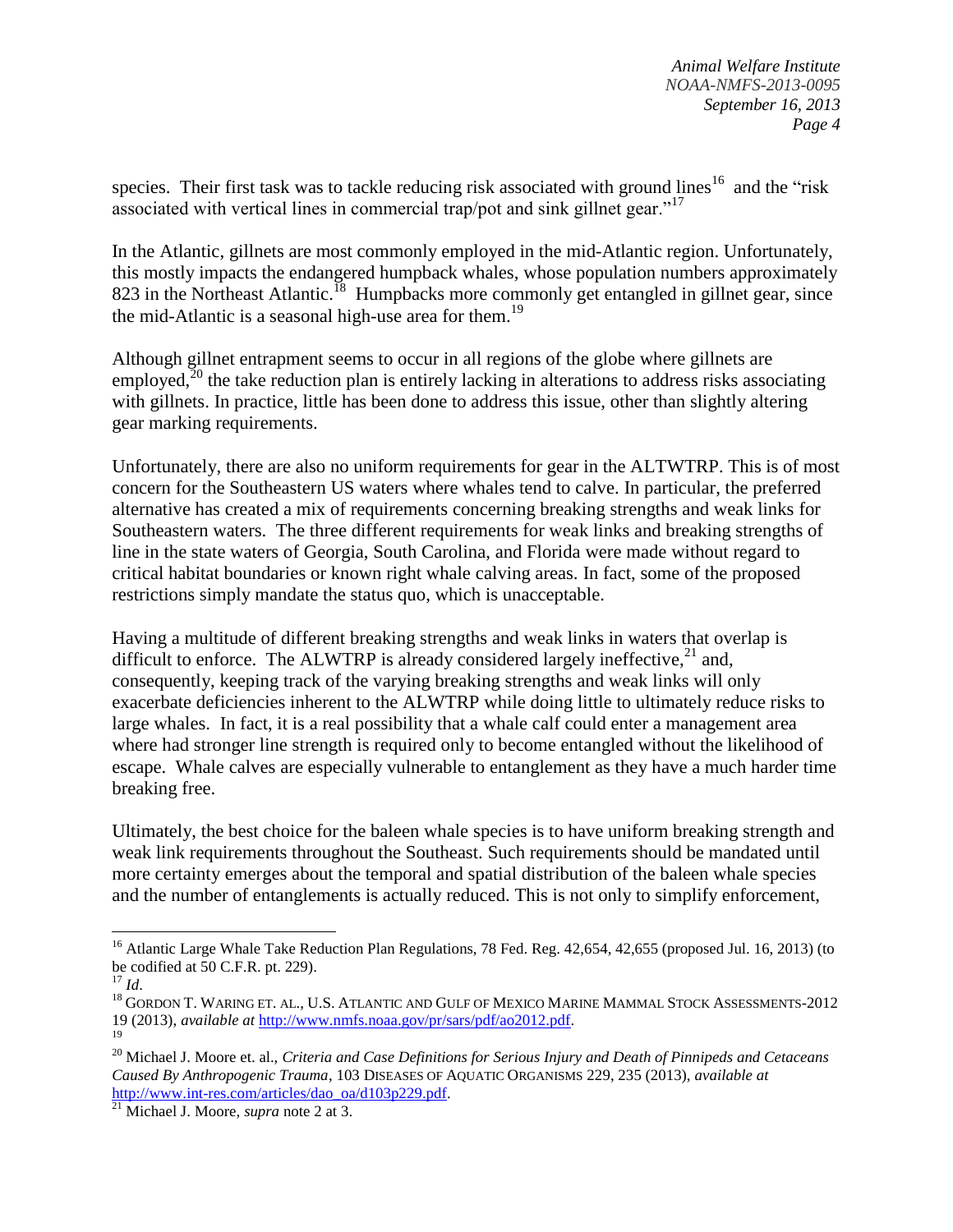*Animal Welfare Institute NOAA-NMFS-2013-0095 September 16, 2013 Page 5*

but also to ensure the whales are receiving the utmost protection that they should be as endangered species. NOAA should require that the lowest breaking strengths and weak links are to be utilized throughout the Southeast. Since, as noted above, whales are still getting entangled throughout the Atlantic, establishing variable requirements for gear requirements in management areas will do nothing to reduce those entanglements.

In addition to line strengths, gear markings should be improved. New marks will only take effect in two areas: Maine/New Hampshire and the northern part of the Southeastern U.S., thus providing NOAA with information regarding occupied whale habitat, feeding areas, and where fishing gear is causing the greatest problems. Having better markings on gear could provide NOAA insight about how to improve the ALWTRP and eliminate the risk of entanglement to the baleen whale species.

Finally, improvements in monitoring and enforcement of these requirements will help ensure that the ALWTRP is working at full capacity to reduce entanglements. Specifically, fisheries should be increasingly monitored on a day-to-day basis to better understand what is happening and where. This will allow NMFS to target certain fisheries or management areas and ensure that the regulations employed are the most effective for that particular area. This can be achieved in a few ways, including increasing the frequency of observation presence on fishing boats or through the possible use of video surveillance.<sup>22</sup> There needs to be a general improvement in data collection, which will lead to stricter enforcement and greater protections for the baleen whale species.

#### **IV. Best Available Science – Alternative forms of Technology**

The co-occurrence model, as used by the NMFS to identify risk-prone areas, is not an accurate method to detect whales because it relies solely on visual sightings. Because of the inherent inaccuracies of visual sightings, it is very possible that there are other important feeding areas of which we are unaware. $2^{2}$ 

Alternative technology exists to detect whales. For example, in Alaska, NMFS utilizes not only visual sightings, but also passive sonobuoys to detect areas that Pacific right whales frequent.<sup>24</sup> These acoustic readings, in conjunction with visual sightings, improve the ability to identify those areas where potential conflicts between whales and fishing operations may exist. This method of detection would be particularly effective for large Atlantic whales because so much is

 $\overline{a}$ <sup>22</sup>LAETITIA NUNNY, THE PRICE OF FISH: A REVIEW OF CETACEAN BYCATCH IN FISHERIES IN THE NORTH-EAST ATLANTIC 44 (2011), *available at* [http://www.wdcs.org/submissions\\_bin/price\\_of\\_fish.pdf.](http://www.wdcs.org/submissions_bin/price_of_fish.pdf) (These suggestions were made internationally for dolphins and porpoises, but they can easily be applied to large Atlantic whales).

<sup>23</sup> Michael Moore, *Whither the North Atlantic Right Whale?,* 43 OCEANUS MAGAZINE, Dec. 2004, *available at*  [http://www.whoi.edu/oceanus/viewArticle.do?id=2482.](http://www.whoi.edu/oceanus/viewArticle.do?id=2482)

<sup>&</sup>lt;sup>24</sup> P.R. Wade et. al., *Rare Detections of North Pacific Right Whales in the Gulf of Alaska, With Observations of their Potential Prey*, 13 ENDANGERED SPECIES RESEARCH 99, 102 (2011), *available at* [http://www.int](http://www.int-res.com/articles/esr_oa/n013p099.pdf)[res.com/articles/esr\\_oa/n013p099.pdf](http://www.int-res.com/articles/esr_oa/n013p099.pdf)